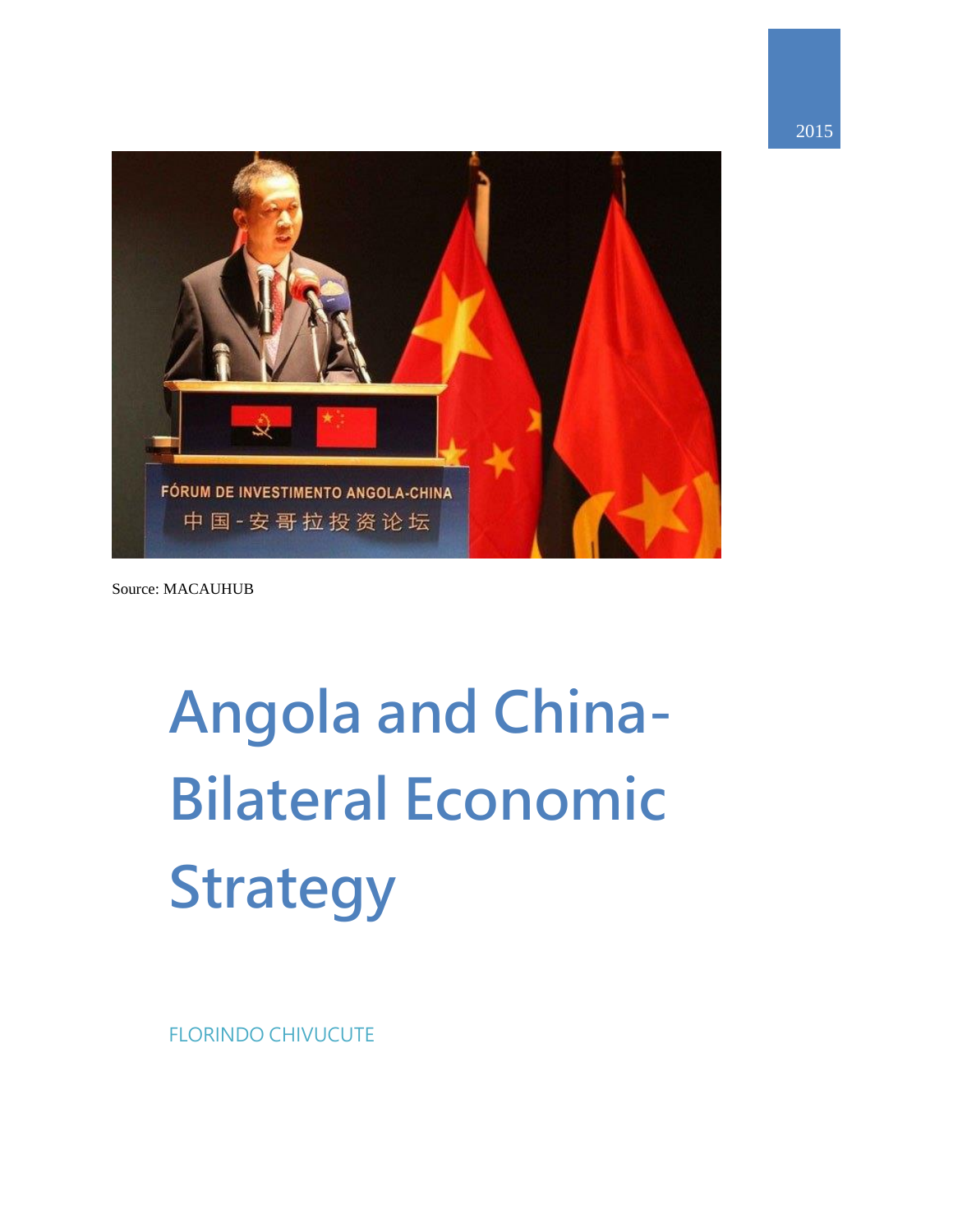# **Introduction**

After a 27-year of civil war, Angola is still facing enormous challenges ahead to meet the Millennium Development Goals (MDGs). Despite the exceptionally high rapid economic growth that Angola has experienced after the end of the civil war in 2002, the country is still facing high unemployment (in particular among youth and women), extreme poverty, lack a of quality education, adequate health services and environmental degradation. Corruption within the government is also a problem. Angola is the second largest producer of oil and the third producer of diamonds in sub-Saharan Africa, but it has a Human Development Index (HDI) of 0, 446, according to 2007 and 2008 Human Development Report. In addition to that, it is among the low human development countries ranked  $162<sup>nd</sup>$  out of 177 countries (UNDAF, 2009). The primary school enrollment is still low at 54% and life expectancy is 41.7 years. In addition, maternal mortality remains high (1.700 per 100, 000) and infant mortality rates is also extremely high (134 per 1000). Only 31% of the population has access to sanitation and 53% to clean water. Clearly, Angola faces enormous economic and social challenges ahead. Thus, in order to achieve the Millennium Development Goals (MDGs), the government will need to work with civil society, private organizations and with local and international Non-governmental organizations (NGOs) to implement profound reforms (i.e., diversify its oil economy, tackle the endemic corruption...) in order to translate this high rapid economic growth into human development.

The question then becomes: How will the government fund these reforms to reduce poverty and meet the Millennium development Goals? In this paper, I will first examine the economic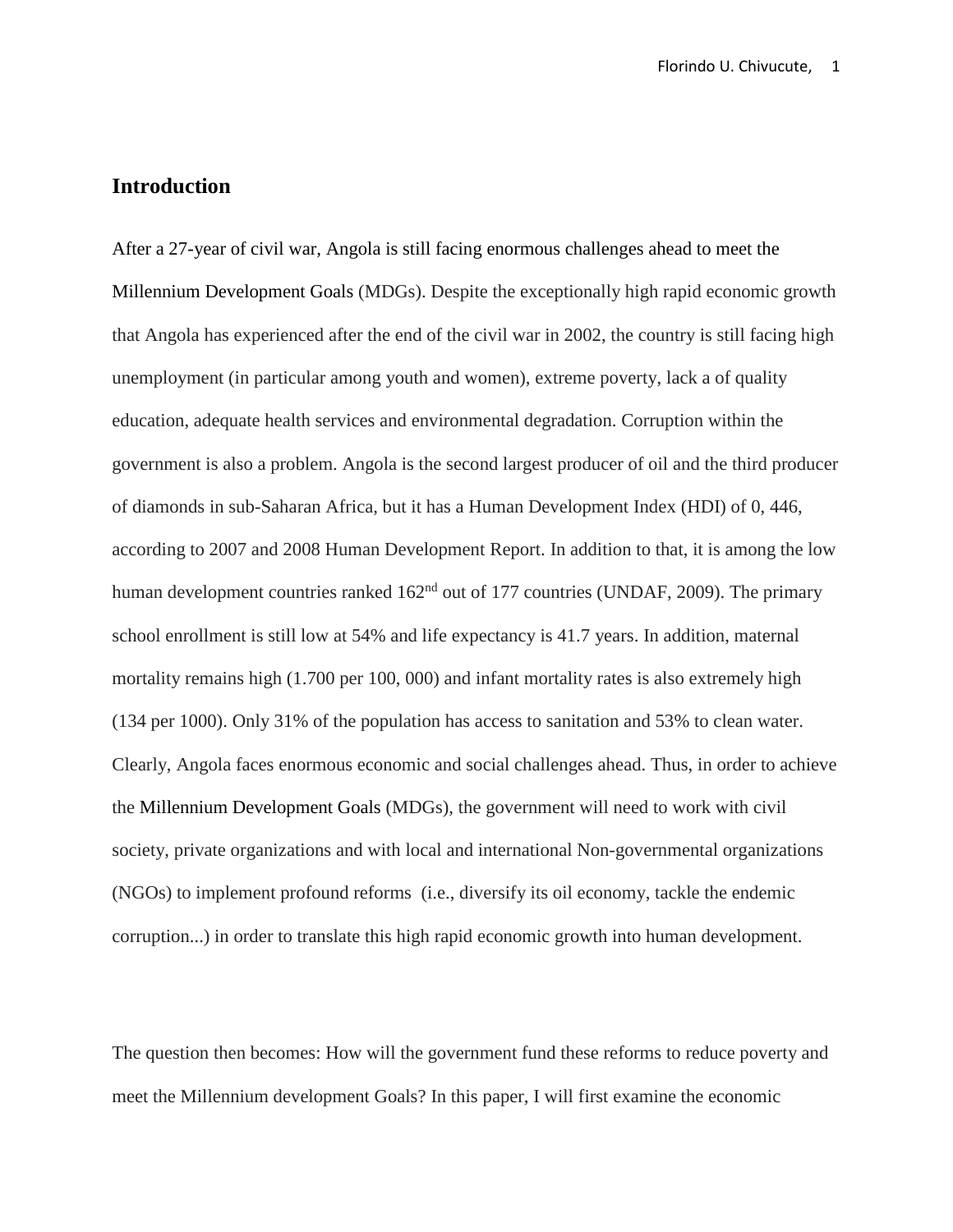relation between Angola and the People's Republic of China by looking at oil export to China and development aid from China to Angola in order to help us better understand Angolan paradox. Then, I will analyze some key Challenges aspects that Angola is facing from its bilateral trade relation with China. From there, I will provide some policy advice as to how Angola may be able to maximize the economic benefits and minimize the costs of the trade relations with China. Finally, I will briefly examine what type of reforms is needed within the government in order to have a functional and capable government to implement these reforms.

# **The bilateral economic trade relation between Angola and the People's Republic of China**

China's political and diplomatic relationship with Angola can be traced back to the Angolans anticolonial struggle. After the end of Angola's civil war in 2002 that lasted almost three decades, China's relationship with Angola shifted from military and security to economic trade. In order to fuel its rapid industrialization and economic growth, China adopted a new economic trade relationship with Angola. It is important to note that Angola "ranks within the top-20 oil reserves globally" (Ron Sandrey, 2009 p.9) and it is the fourth-largest producer of oil in Africa and the second in sub-Saharan Africa after Nigeria (Indira Campos and Alex Vines, 2008 p19). As a result, China became a major trading partner with Angola. China imports from Angola are dominated mainly by oil imports. As Ron Sandrey (2009) put it, Chinese imports from Angola are almost exclusively dominated by oil imports. Oil's share in these imports has not dropped below 99.9 percent of the total imports from Angola since 1998 (when it was 99.8 percent).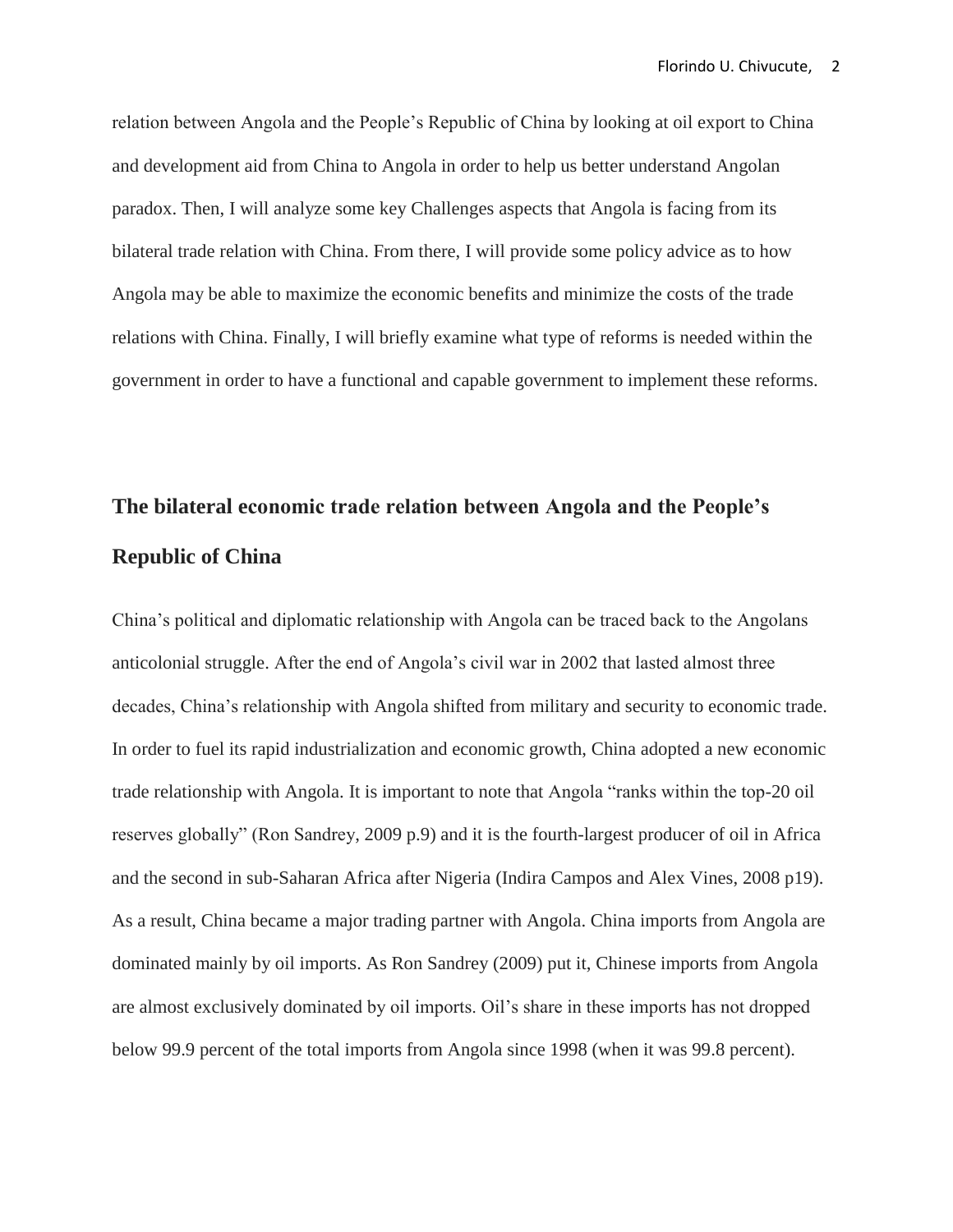[Please see figure 1 for more information]. Clearly, China has become the major destination of

Angola's natural resources exports.

# **Figure 1: Angola Exports**

| <b>Angolan Exports, 2010</b> |            |
|------------------------------|------------|
| Major exports, 2010          | % of total |
| Crude oil                    | 95.9       |
| Diamonds                     | 1.8        |
| Refined petroleum            | 07         |
| Liquefied natural gas        | 0.6        |
| Leading markets, 2010        | % of total |
| China                        | 43.8       |
| <b>United States</b>         | 23.6       |
| India                        | 83         |
| France                       | 41         |

Source: EIU Angola Fact Sheet

As the figure 1 shows us, crude oil and diamonds account for the majority of Angola's GDP.

This figure also tells us that while US and Europe oil import from Angola is decreasing, China's

import continue to rise.

**Figure 2: China crude oil import**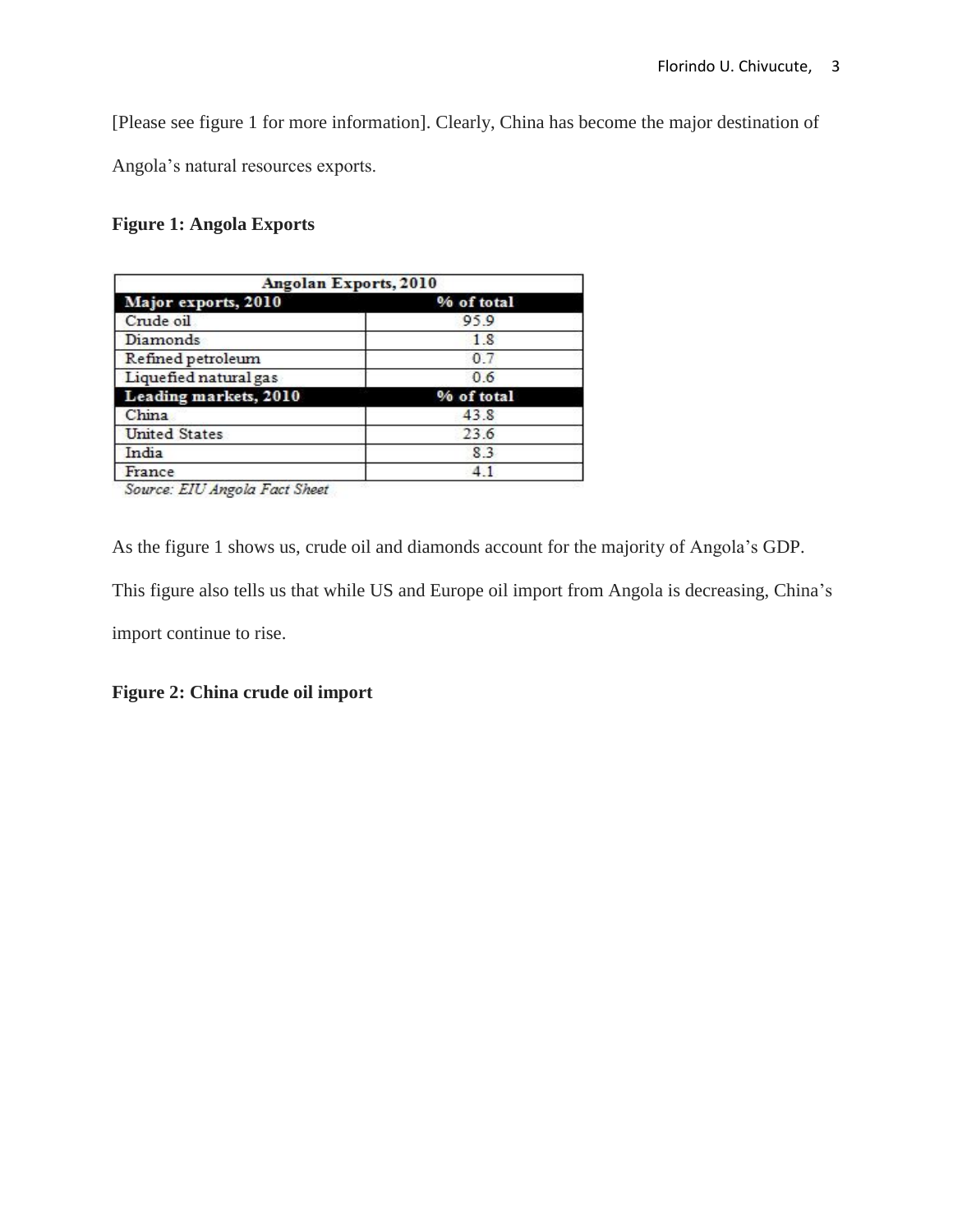

As a result of Angola's oil, diamond and gas export, the GDP per capita has increased significantly. As Sandrey (2009, p. 10) reports, "the Economist Intelligence Unit (EIU) provides data on GDP per capita expressed as [Purchasing power parity] PPP from the actual of \$3,340 in 2004 to estimates of \$4,802 and forecasts of \$6,117 by 2010." It is worthwhile to note that although the data above indicates an exceptionally high economic growth in Angola, it does not translate into people's lives due to chronic corruption and lack of good governance. This leads us to our next topic- What are the gains Angola is making in this bilateral trade with China?

# **Development aid from China to Angola**

Angola has experienced a high growth rate since the end of the conflict as noted above. The International Monetary Fund (IMF) projected 23.4 percent GDP growth in 2007 and 26.6 percent in 2008 (Campos and Vines 2008 p.1). According to Campos and Vina (ibid), as a result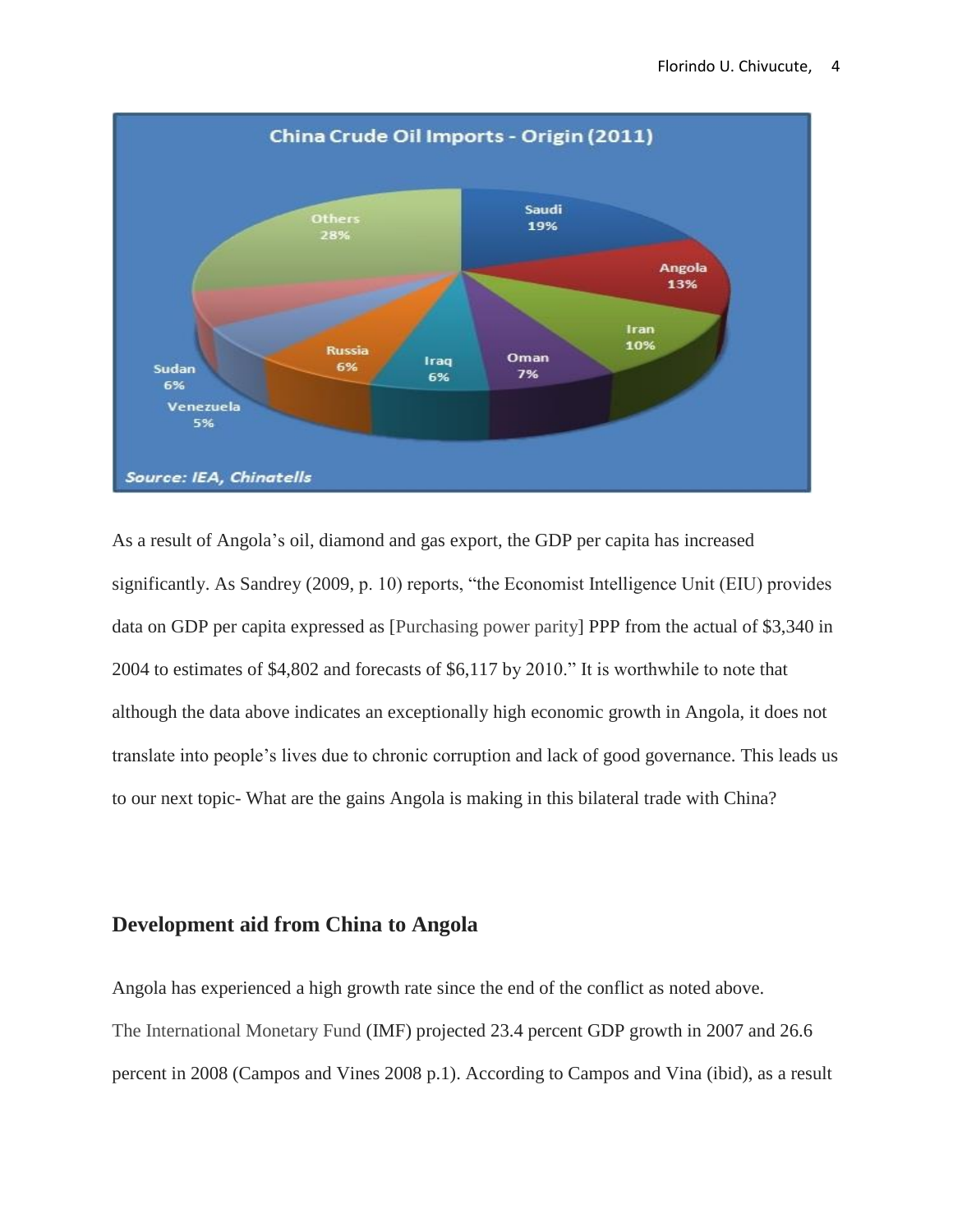of the rapid growth, inflation has fallen from over 300 percent in 1999 to 12 percents in 2006. Angola's government attributes this economic success to its bilateral trade agreement with China. The economic relation between Angola and China grew significantly in 2003 when both countries signed a new economic and commercial cooperation. As a result, a \$2-billion financing package for public investment project was approved on March 21, 2004 (Campos and Vine 2008, p.6). This loan was divided into two phases and "payable over 12 years at a deeply concessional interest rate, labor plus a spread of 1.5 percent, with a grace period of up to three years" Campos and Vine, ibid). According to Angola's government, the interest rates are lower than the IMF and unlike the IMF, the Chinese government does not require good human rights and transparence records to obtain the loans. However, the government of Angola had "little input in these arrangements" because both China's Construction Bank (CCB) and EximBank gave the funds directly to Chinese firms. In other words, the money never left China. Worse, the Chinese firms that received the loans to invest in infrastructure, telecommunications, and agro-businesses in Angola, brought and continue to bring most of its work force from China. Therefore, the loans are not benefiting local businesses or are they providing new work opportunities for Angolans. As stated above, Angola has a high unemployment rate. If the government does not change the present trend, the National Reconstruction Program will be a source for another cycle of conflict rather than to improve people's lives and consolidate peace in Angola. The Reconstruction Program has to be inclusive and not exclusive. The majority of the society has to benefit from the Reconstruction program, in particular the most vulnerable groups (youth and women). Another issue is quality of the infrastructures that are been built in Angola by Chinese companies. Roads and several buildings were damaged few months after they were reconstructed, including the main International Airport located in Luanda (the capital of Angola). The poor quality of the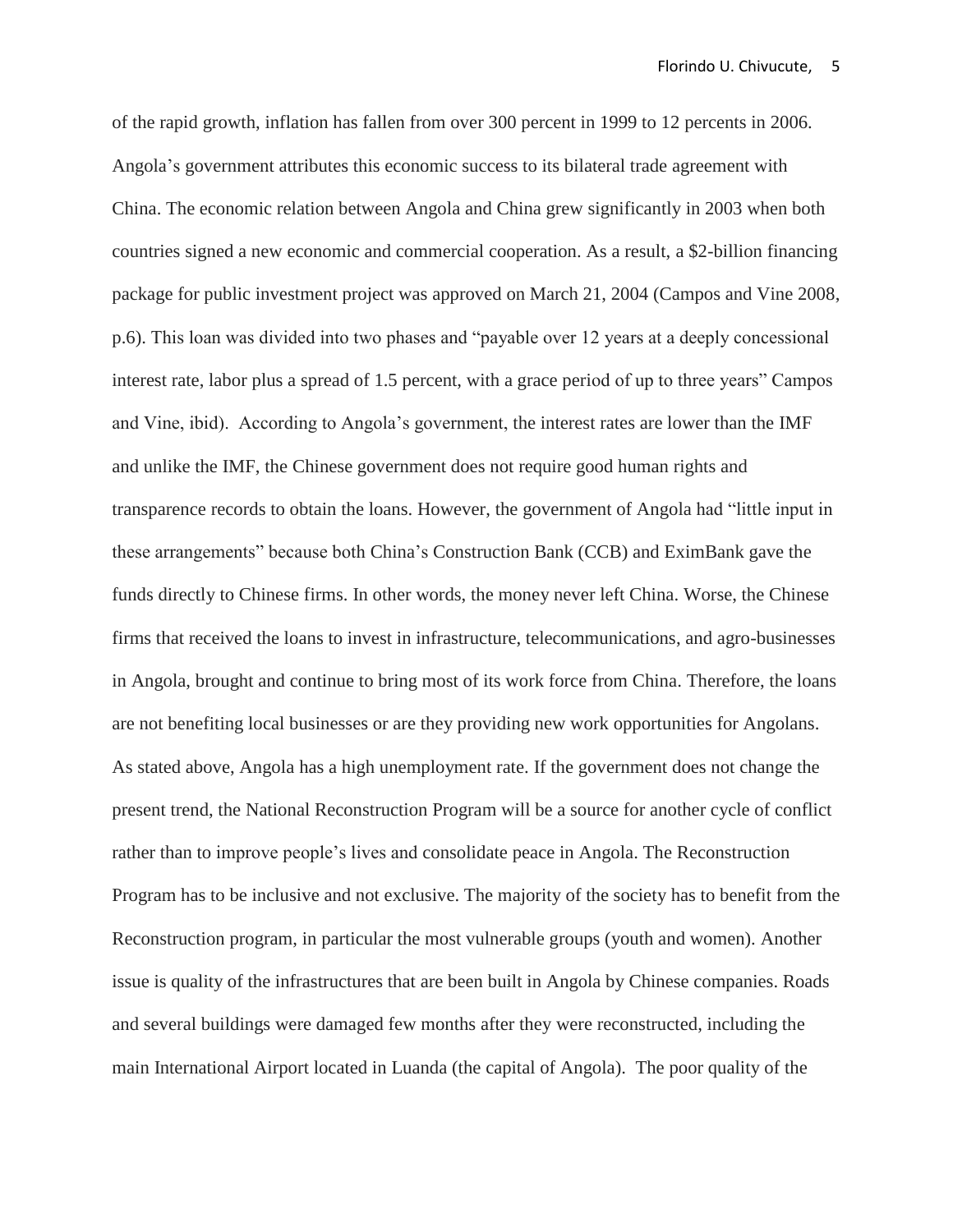infrastructures built by the Chinese companies is causing enormous problems within a society and is raising many questions in regard to the trade benefits between Angola and China.

#### **Challenges facing Angola from its bilateral trade relation with China**

De-industrialization as a result of cheap imports from China is one the most important issues that Angola is facing. As stated before, Angola export to China mainly oil, gas and diamonds. On the other hand, Chines exports to Angola are cheap and non-quality "consumer goods." Due to the technology, the oil sector employs a small number of people. Thus, Angola must promote industrialization outside the oil sector in order to create more jobs. The cheap consumer goods from China do not help to create new industries because local businesses are unable to compete. As Ron Sandrey (2009, p52) writes, "the challenges of dealing with the risk of China's cheap imports are building up to de-industrialization, increased unemployment and discourage economic diversification." Indeed, the cheap imports from China are an obstacle for local private businesses community. As Sandrey (2009, p53) argues, this is also a result "in part from Dutch disease whereby the strong currency (one is reluctant to use that value-laden and misleading term 'overvalued' currency) is one of the factors attributing to the 'curse of oil' label…" Although Angola does not have a considerable industrialization sector outside the oil, small companies cannot compete with Chinese cheap good.

Angola must diversify its economy by using the oil revenues to invest on its agriculture, agroprocessing and fisheries sector. Angola has enough land that many poor farmers could benefit from agriculture investments. Angola could also export fish products to its neighbors in Africa and around the world. Angola should learn from China's experience of transforming its economy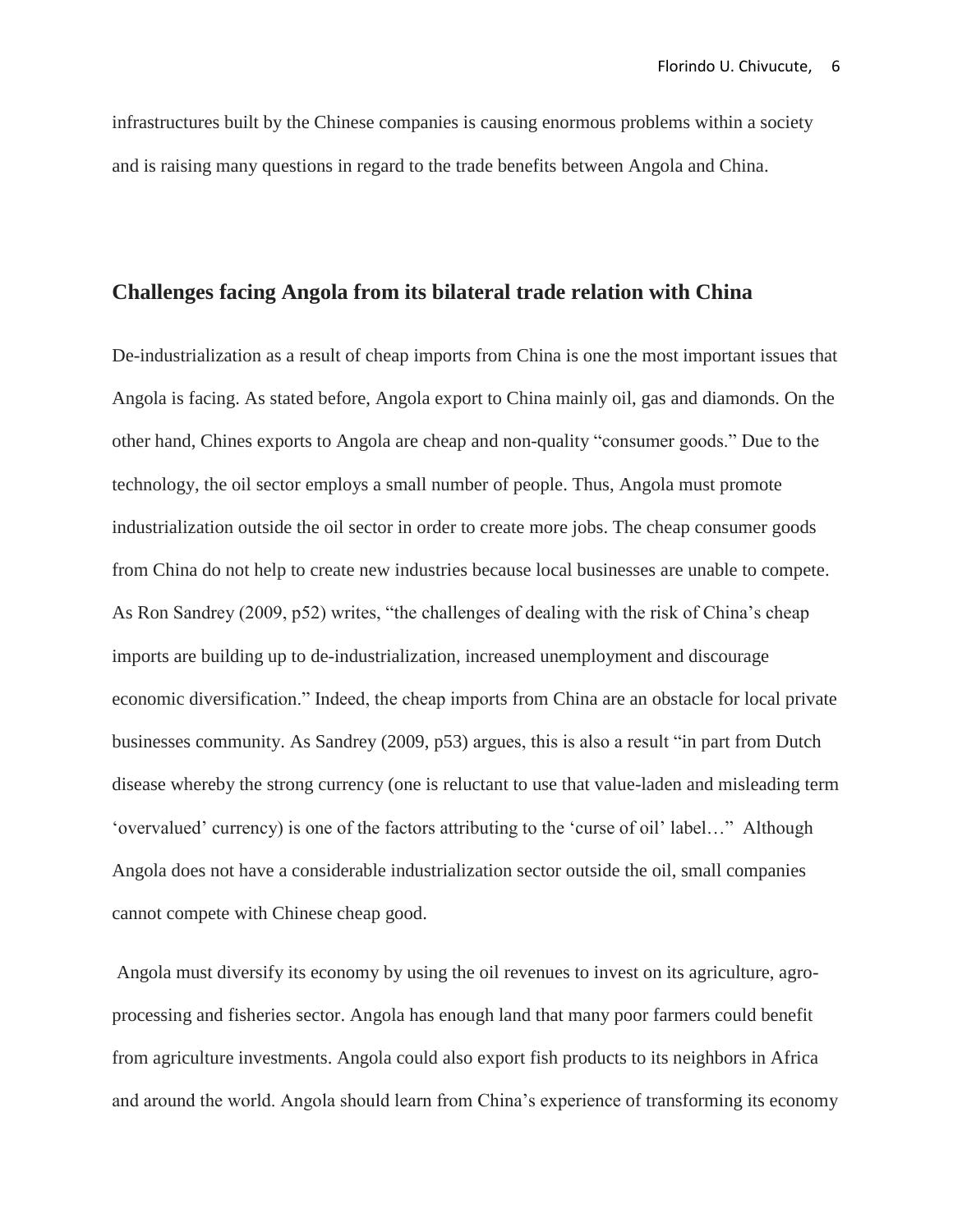from agricultural economy to industrialized economy. As Sandrey (2009, p53) writes, "Angola's challenge is to redistribute oil and wealth to the poor, and given that most of these poor are peasant farmers in a land-rich but technologically backward agricultural economy, the lessons from how China transformed its rural economy from such a situation are extremely relevant to Angola." Indeed, Angola must use its oil revenues to promote industrialization rather than depending solely on oil exports funds.

The quality of the Chinese goods exported to Angola is also a reason for concern. Angola does not have institutions capable of verifying the quality of the products coming from China. As Sandrey (2009, p47) reports, "The quality of goods imported into Angola from China (mainly construction material and equipment but also some consumer goods including clothing and textiles) cannot be ascertained from the trade data." It is important to note that Angola is not the only country that has expressed concerns regarding Chinese imports. One may argue that the lower quality products exported to lower-income nations from China is the only option that consumers can afford. In some instances it can be true, but consumers in many lower-income nations do not have enough information to make choices. Assuming that Angolans prefer cheap goods with lower quality is not the reality that many express on the ground. As stated before, there are not institutions equipped to verify the quality of the products and to provide enough information to consumers. Angola's government must create an institution to control and quality of the products coming outside the country because it not just an economy problem, but also a health issue.

# **Some policy advice to government of Angola**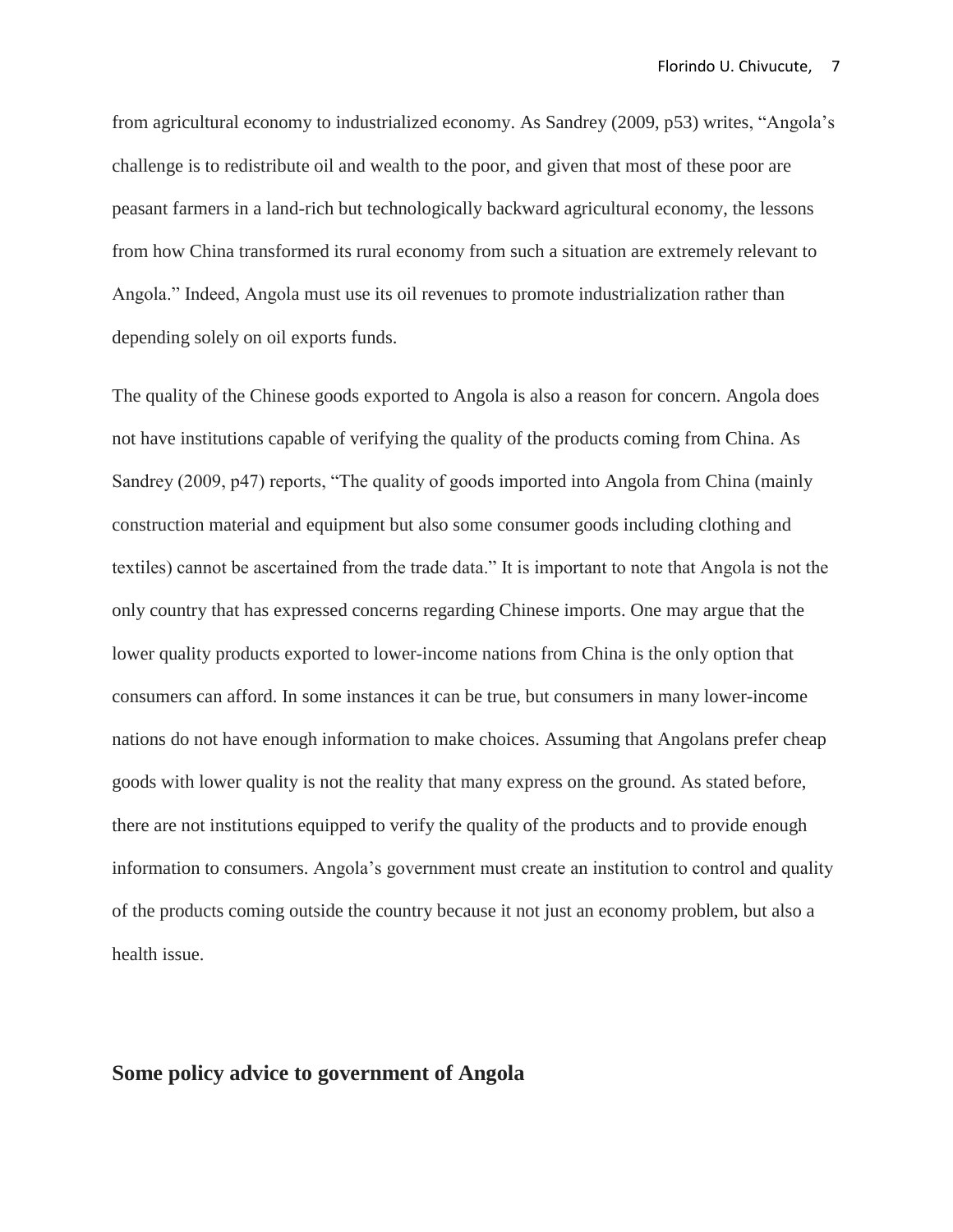Good policy strategies need to be on the center of the government economic relation with China. Human capital is crucial to developing a new grand strategy capable to deliver a beneficial outcome. To start, the government has to begin to recruit people based on their degree and their skills and not on family, friendship or party affiliation. More importantly, someone with great knowledge has to lead this program. The goal and objectives has to be clear to all involved in this endeavor: maximize economic benefits and minimize the costs of the trade relations with China as well as ensure the quality of the products. China needs oil to fuel its rapid economy and with unstable Middle East and North Africa, Angola's government has enough space to maneuver. Thus, two main issues need to be addressed. First, the development aid has to go to Angola local companies and hire local citizens to rebuild the country and reduce the unemployment rate. It may take more time, but the long-term benefits will be far greater to Angolan society. As noted before, local companies will employ local citizens and it will reduce the number of unemployment, in particular among women and youth. Of course, companies may have to hire people on the international market with exceptional skills to work and train Angolans. Giving opportunities to local companies will create a new middle class which will be crucial for the economy on the long term. Second, national and International contractors have to guarantee long-term quality of infrastructures to prevent the present problems (infrastructure that do not last). In other words, the roads and buildings must pass certain quality standards. Of course, the government has to create institutions capable to perform this task as stated before. As Sandrey (2009, p47) put it, Research of the Centre for Chinese Studies (2007) in Angola has revealed concerns of the quality of imported construction goods and materials especially as some of the Chinese built roads in Angola were washed away by heavy rains shortly after completion thereof." The author goes further by stating that "the report argues that this phenomenon [quality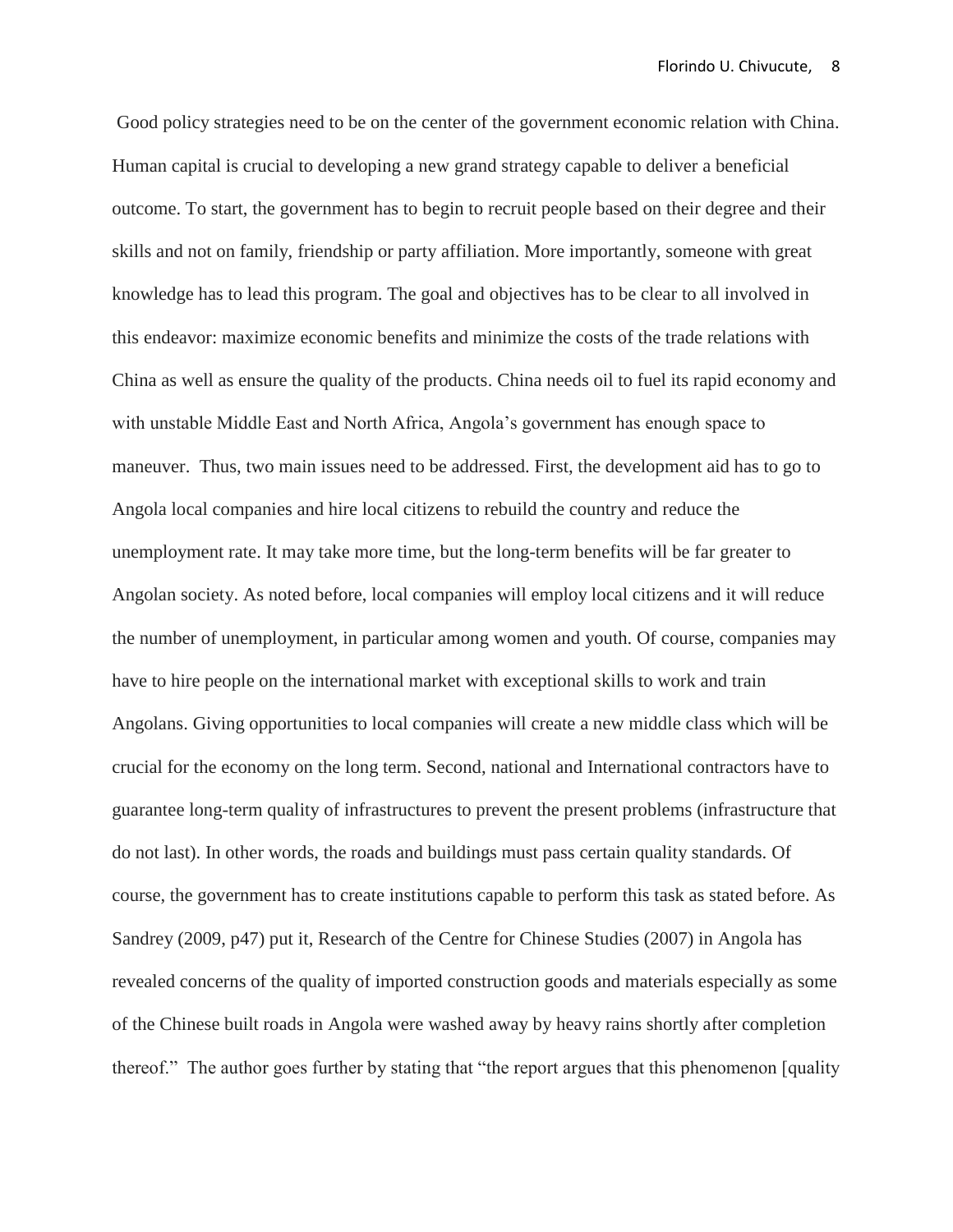of the roads] is perhaps not an indication of poor quality of equipment imports but rather a lack of quality control and supervision of the projects," (Sandrey, ibid). In reality, it is difficult to know if the problem is only the lack of quality control and supervision of the projects because the Angola's government does not have capable institutions to verify the quality of the equipment imported from China nor the quality of the infrastructures built by Chinese companies.

# **Reforms within the Government**

Corruption and nepotism are the two main issues that the government needs to tackle. According to Transparency International-the global coalition against corruption, Angola ranks 157 out of 176 on the Corruption Perception Index (2012). Indeed, corruption remains an issue in Angola. Many local anti-corruption organizations argue that corruption is a problem at all levels of the society. For instance, Rafael Marques de Morais who is a journalist and Human Rights activist argues that Angolan presidency (which is led by Jose Eduardo dos Santos who has been in power for 33 years) is the "epicentre of corruption." As Morais writes, "this report shows how the Presidency of the Republic of Angola has become the site of shady business deals, a fact that has consequences for citizens' freedom and development, as well as for the country's political and economic stability." Thus, corruption is a major obstacle for Angolan development. The government must implement new policies to end or minimize corruption within the government. Perhaps, the low-quality of the roads can be associated to corruption issue as well. The Human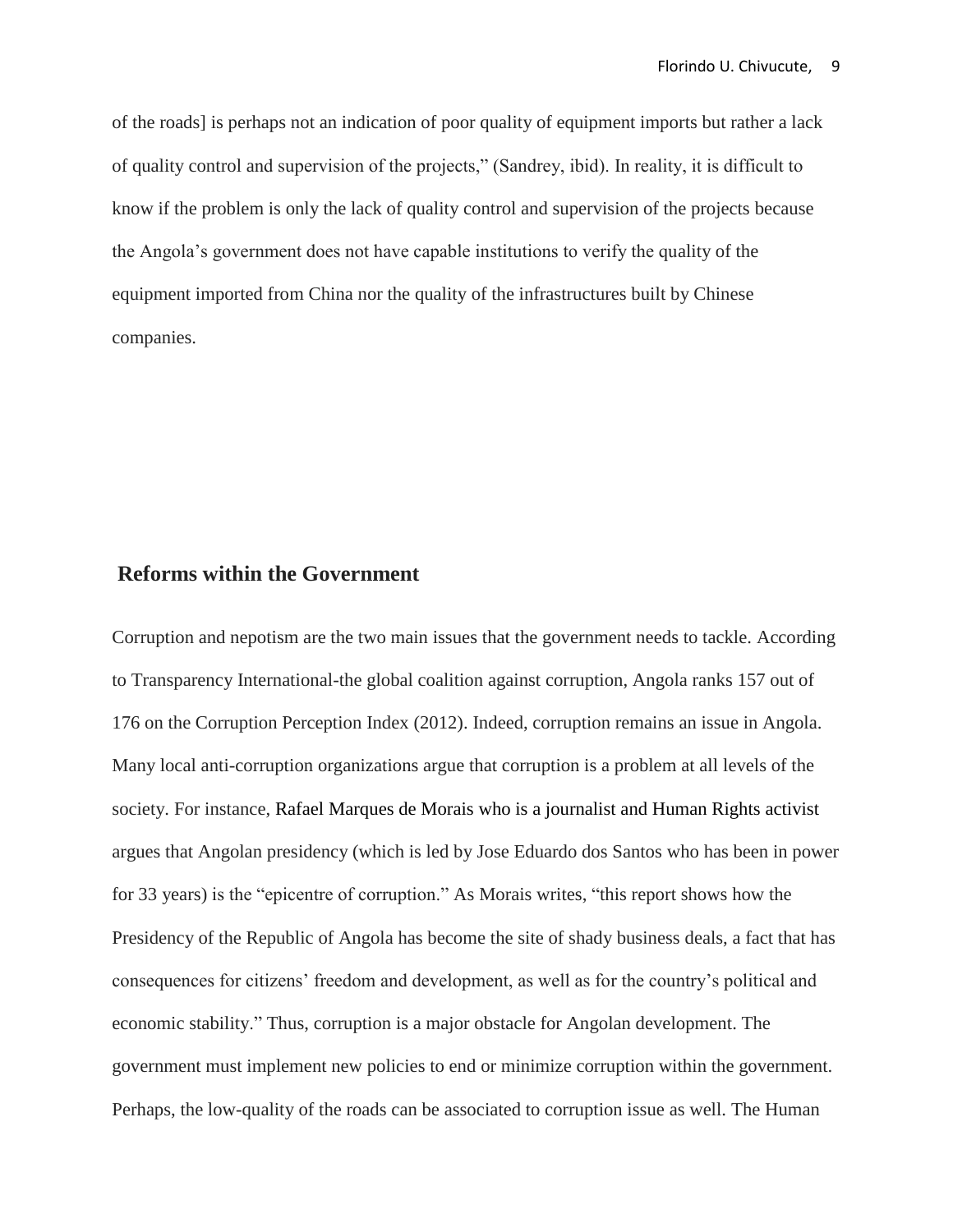Rights Watch report of 2010-2015, "Transparency and Accountability in Angola," illustrates significant lack of transparency and accountability from Angola's government:

The scale of corruption and mismanagement in Angola has been immense. Human Rights Watch and others have previously documented how, while Angola's development indicators remained among the worst in the world, billions of dollars in oil revenues illegally bypassed Angola's central bank and disappeared without explanation. For example, from 1997 to 2002, approximately US\$4.2 billion disappeared from government coffers, roughly equal to all foreign and domestic social and humanitarian spending in Angola over that same period. While millions of impoverished and warravaged Angolans went without access to hospitals or schools, billions of dollars were squandered that could have gone to providing necessary social services (Rights Watch report: 2010-2015)

Indeed, due to widespread corruption, many Angolans still live in extremely poverty without access to basic needs such as water, electricity, education and health services.

Nepotism is also another issue within the government that needs to be tackled in order to prevent future conflicts. The President's family and main supporters are the group who are benefiting most from the reconstruction process. They hold key government offices and have a life style far different from the majority of the population. On Forbes' published- #736 Forbes [Billionaires](http://www.forbes.com/billionaires/) (2013), Isabel dos Santos, the oldest daughter of Angola's president, "is Angola's first billionaire and the richest woman in Africa with a fortune estimated at a minimum of \$2 billion." As noted above, Angola is among the low human development countries (ranked 162<sup>nd</sup> out of 177 countries) (UNDAF, 2009). The primary school enrolment is still low (54%) and life expectancy is 41.7 years. Maternal mortality remains high (1.700 per 100, 000) and infant mortality rates is also extremely high (134 per 1000). Only 31% of the population has access to sanitation and 53% to clean water. The unemployment rate is extremely high, in particular among youth and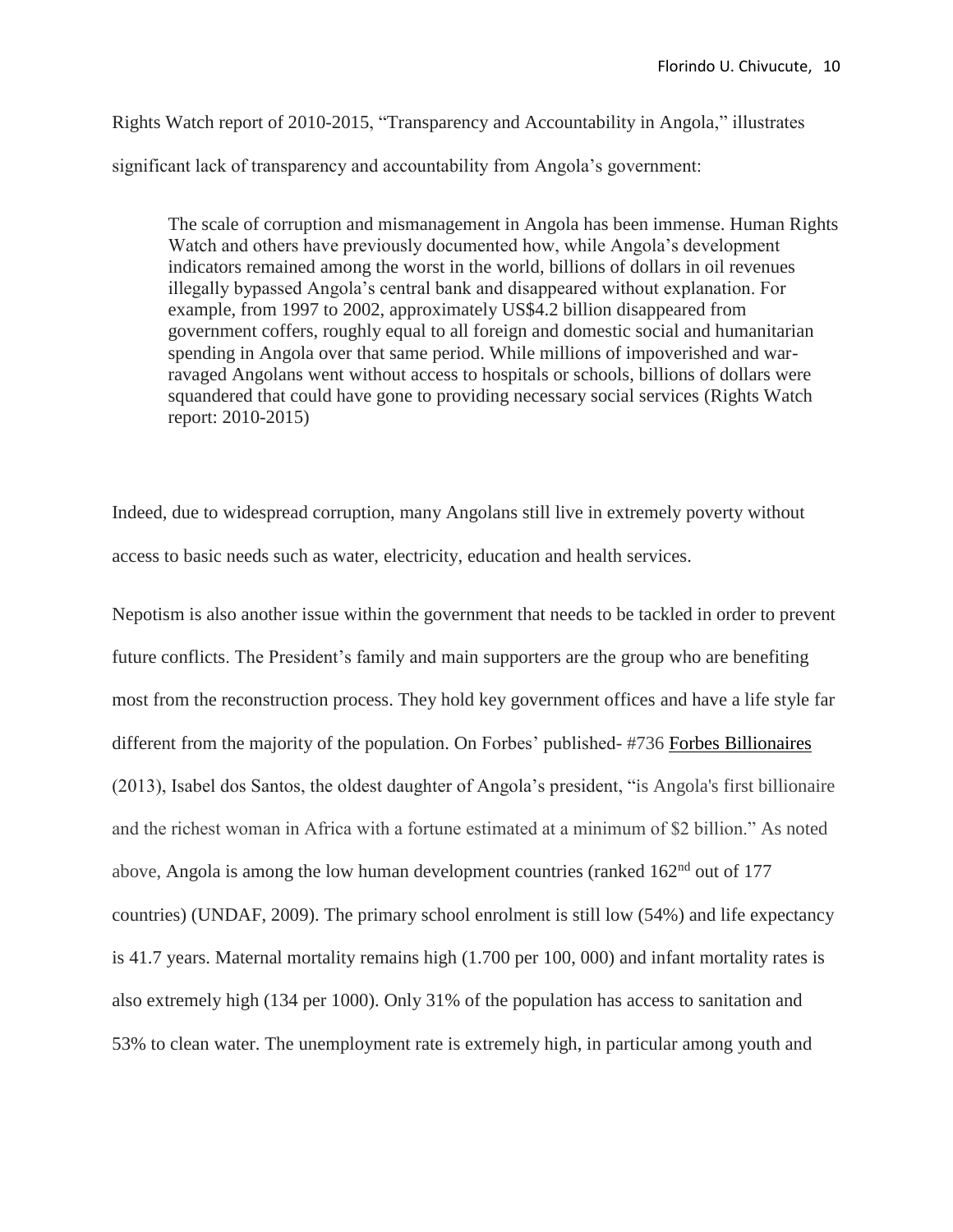women as stated before. Yet the president was accused to have several bank accounts around the world with hundreds of millions of dollars as well as his family and friends.

# **Conclusion**

In summary, in this paper, first I examined the economic relations between Angola and the People's Republic of China by looking at oil export to China and development aid from China to Angola in order to help us better understand Angolan paradox. Then, I analyzed some key Challenging aspects that Angola is facing from its bilateral trade relation with China. From there, I provided policy advice as to how Angola may be able to maximize the economic benefits and minimize the costs of the trade relations with China. Finally, I examined what type of reforms is needed within the government in order to have a functional and capable government to implement these reforms. The reconstruction process has to be inclusive and transparent in order to prevent new cycle of conflicts. Angola's government must have a strategy to maximize economic benefits from its bilateral relation with China. Most important, Angola government has to tackle corruption and nepotism in order transform the rapid economic growth into people's lives. Transparency is without a doubt crucial to combat the endemic corruption that Angola is facing.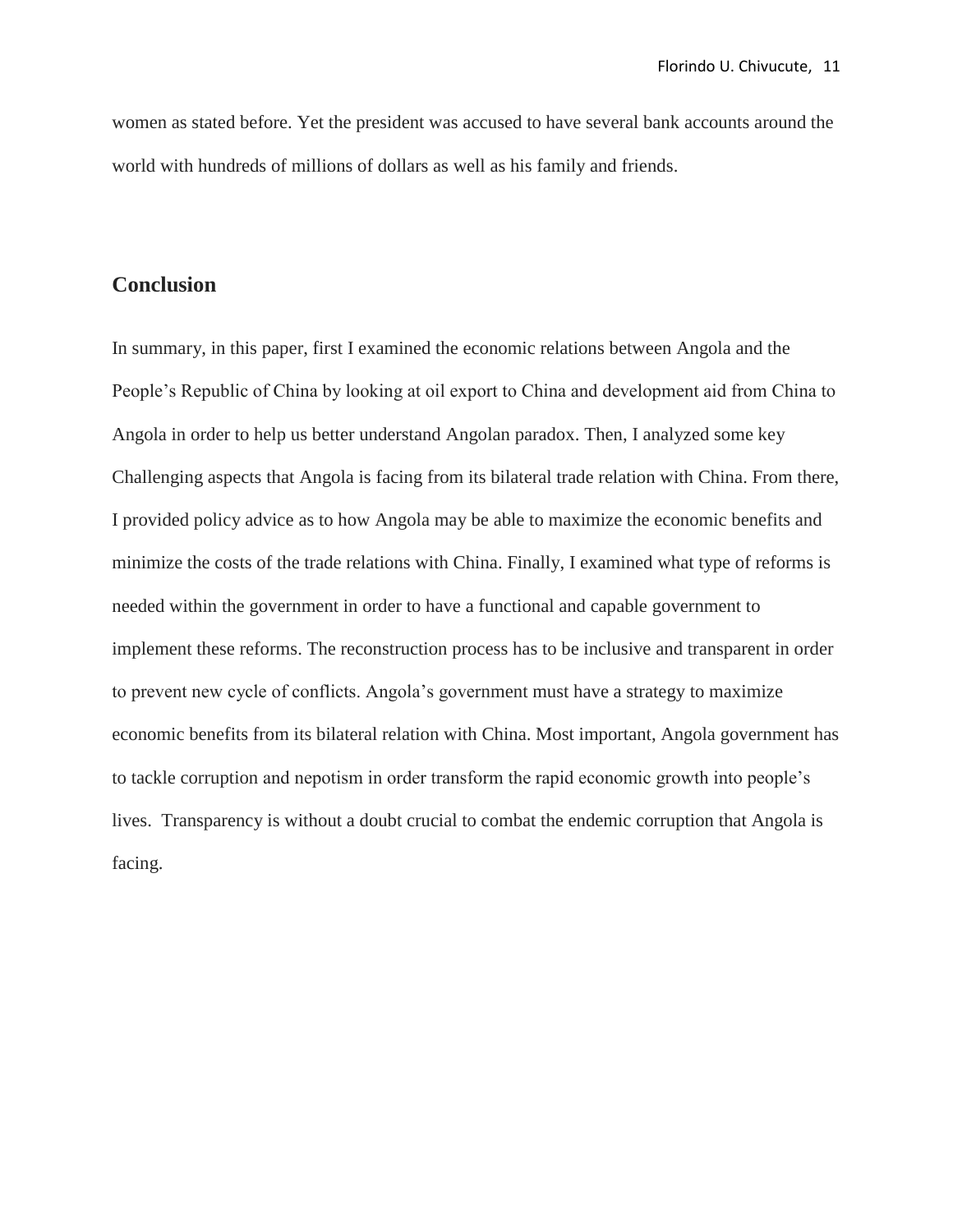# **References**

- Campos, Indira and Alex Vines (2008). *Angola and China a Pragmatic Partnership*. Working Paper Presented at a CSIS Conference, "Prospect for Improving U.S.-China-Africa Cooperation," December 5, 2007. Retrieved from: http://csis.org/files/media/csis/pubs/ 080306\_angolachina.pdf.
- Forbes (2013). *Isabel Dos Santos, Daughter Of Angola's [President,](http://www.forbes.com/sites/kerryadolan/2013/01/23/isabel-dos-santos-daughter-of-angolas-president-is-africas-first-woman-billionaire/) Is Africa's First Woman [Billionaire.](http://www.forbes.com/sites/kerryadolan/2013/01/23/isabel-dos-santos-daughter-of-angolas-president-is-africas-first-woman-billionaire/)* Retrieved from: [http://www.forbes.com/profile/isabel-dos-santos.](http://www.forbes.com/profile/isabel-dos-santos)
- Human Rights Watch (2010). *Transparency and Accountability in Angola*. Retrieved from: http://www.hrw.org/sites/default/files/reports/angola0410webwcover\_1.pdf.
- Transparency International (2010). *Corruption Measurement Tools*. Retrieved from: [http://www.transparency.org/country#AGO\\_Data](http://www.transparency.org/country#AGO_Data) Research\_SurveysIndices.
- Rafael Marques de Morais. *The Angolan Presidency: The Epicentre of Corruption* Retrieved from: http://makaangola.org/wp-content/uploads/2012/01/PresidencyCorruption.pdf.
- Sandrey, Ron (2009). *The impact of China-Africa Trade relations: The Case of Angola. Associate Trade law Centre of Southern Africa*. Retrieved from:http://www.africaportal.org/dspace/articles/impact-china-africa-trade-relations-caseangola.